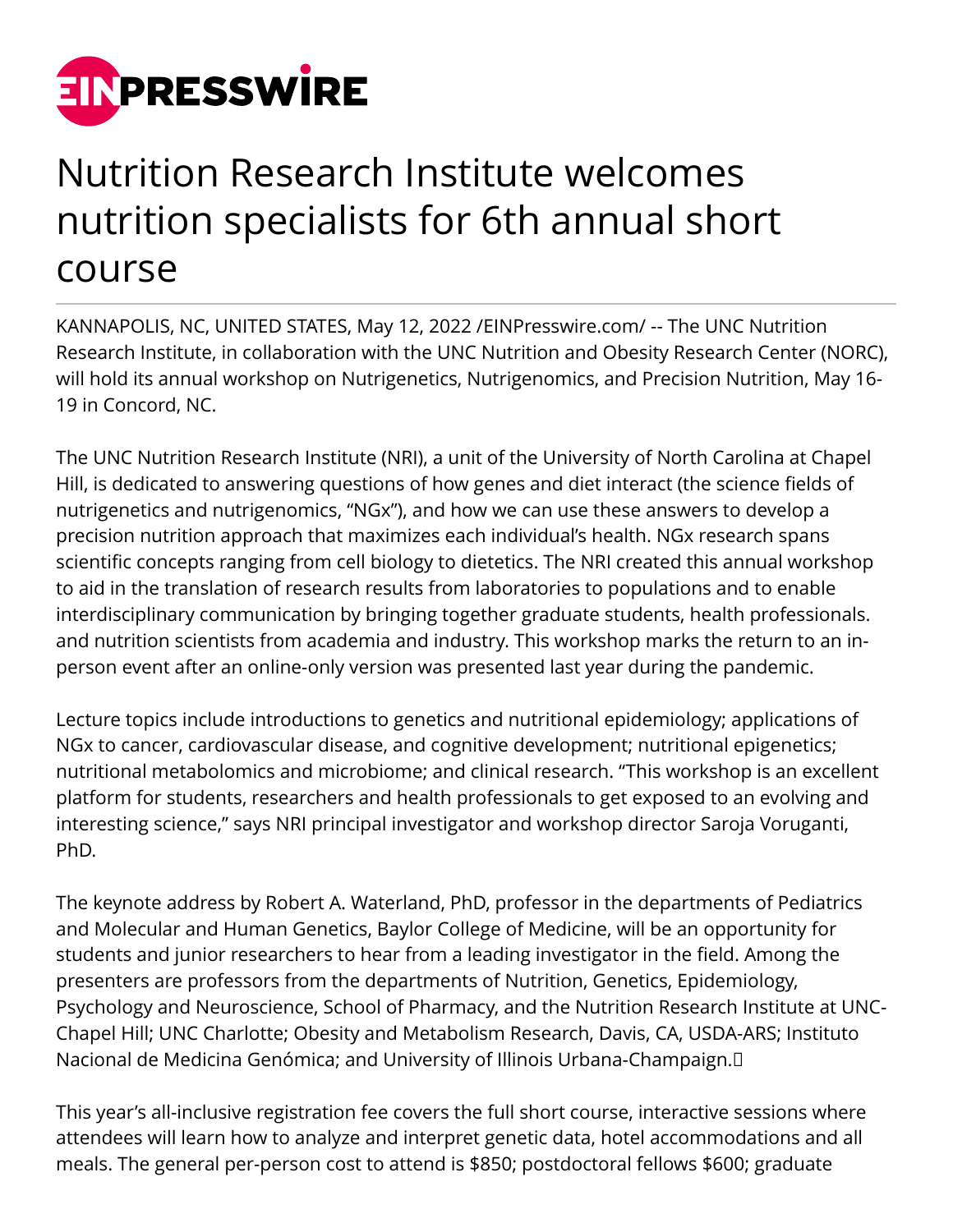students \$500. Registered Dietitians (RD) can earn up to 17.5 CPEU credits with this course. Because of the importance of training future scientists, the NRI offers fee scholarships to eligible graduate students and postdocs.

"Differences in our genetics, metabolism, microbiome, environmental exposures, and other individual characteristics make each of us unique in terms of our response to specific foods and nutrients," says Stephen D. Hursting, PhD, MPH, director of the UNC Nutrition Research Institute. "These individual differences, particularly the variations in the genetic code we inherited from our ancestors, influence our requirements for nutrients as well as the impact of our diet on risk of developing numerous diseases, including heart disease, diabetes, and many cancers. This workshop informs scientists and health care professionals how to identify genetic variations and how to use this information to develop personalized nutritional strategies to help optimize health and prevent disease."

This annual short course in Nutrigenetics, Nutrigenomics and Precision Nutrition is organized and produced by the UNC Nutrition Research Institute. We gratefully acknowledge financial support from the following: North Carolina Biotechnology Center; Standard Process; CRDF Global Fogarty International Center Cross Border Collaboration Award program (OISE-9531011); and National Institutes of Health/National Institute of Diabetes and Digestive and Kidney Diseases (R13DK129024).

For more information, visit [uncnri.org/ngx](https://uncnri.org/ngx/)

## About the UNC Nutrition Research Institute

The UNC Nutrition Research Institute's mission is to learn how nutrition affects individual health through our leadership in precision nutrition research, establishing how differences in our genes, gut bacteria, metabolism, and environment shape our individual disease risk. Every person is metabolically unique. The NRI is dedicated to finding out how these differences affect an individual's health so that current one-size-fits-all dietary guidelines can be replaced with customized nutritional recommendations and actions to improve a person's health and quality of life.

For more information on the Nutrition Research Institute, future courses or to schedule an interview, contact Suzanne Dane, Director of Institutional Advancement, UNC Nutrition Research Institute at 704-250-5008.

UNC Nutrition Research Institute 500 Laureate Way Kannapolis, NC 28081 Phone: 704-250-5000 Fax: 704-250-5001 Web: www[.uncnri.org](http://www.uncnri.org/)